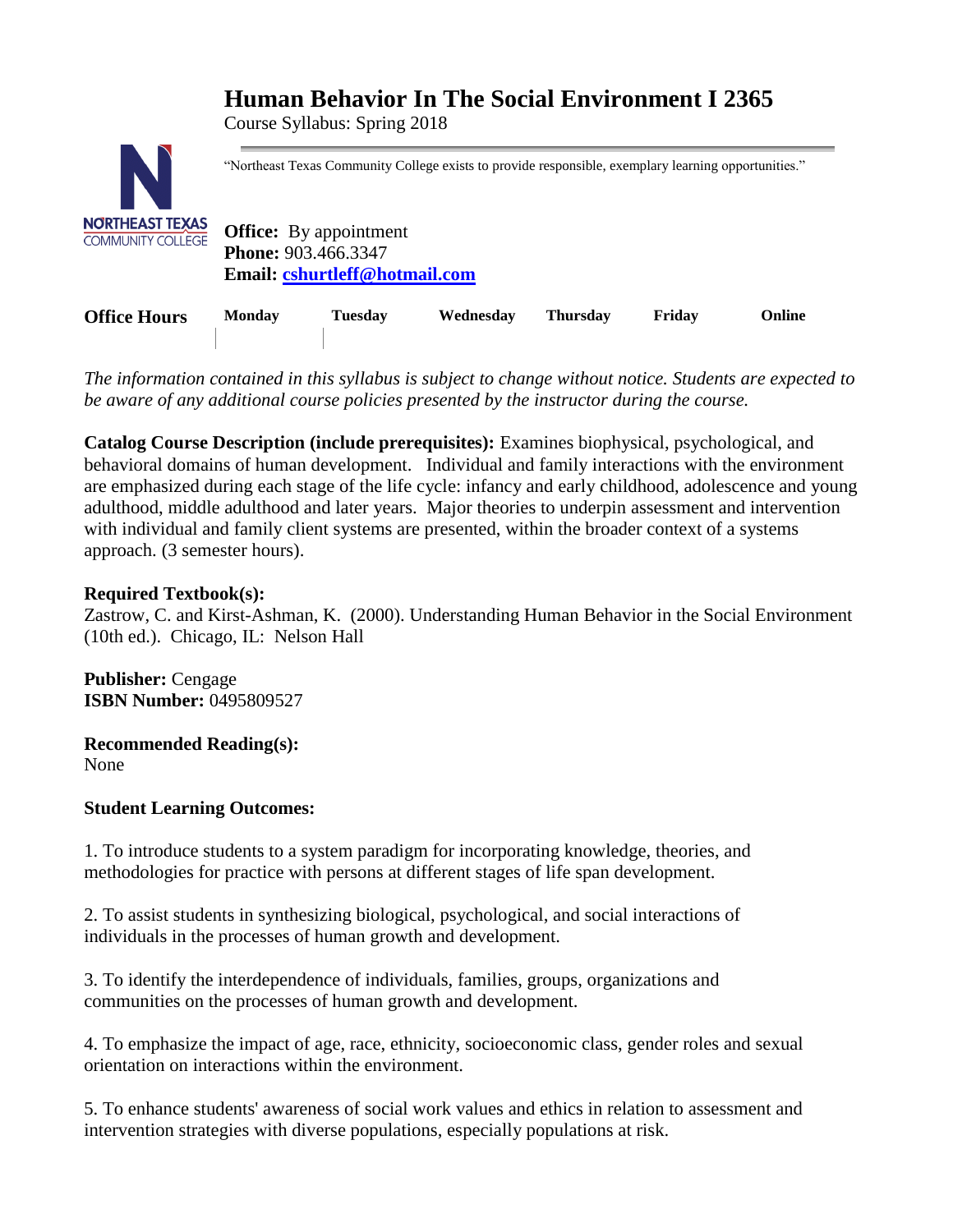6. To assist students in analyzing the research base of theories and knowledge presented in the course content.

#### **SCANS Skills:**

N/A

#### **Lectures & Discussions:**

Week 1

Introduction to course and course requirements: Introduction to systems theory, concepts, and model. Class discussion on how to build theory bases of knowledge for practice Text, Ch. 1

## Week 2

Social systems as a model for understanding human behavior: Explore how social systems assumptions, concepts, and theories differ from perspectives of other disciplines. Biological, psychological, and social perspectives of human behavior are introduced. Examples and drawings will be used to demonstrate individual, family, agency, and community system interactions Text, Ch. 1 Video: Piaget's Stages of Development

# Week 3

Development during Infancy and Early Childhood: Discussion of biological systems and their impacts on prenatal and early childhood development. Discussion of major psychological perspectives on early development. Discussion of social systems impact, such as family, on early development. Text, Ch.  $2 - 3$ 

Video: Conception to Birth

#### Week 4

Family Life: The family is introduced as an institution or system whose values and authority shape individual emotions and thoughts. New family forms and roles are discussed. Text, Ch. 4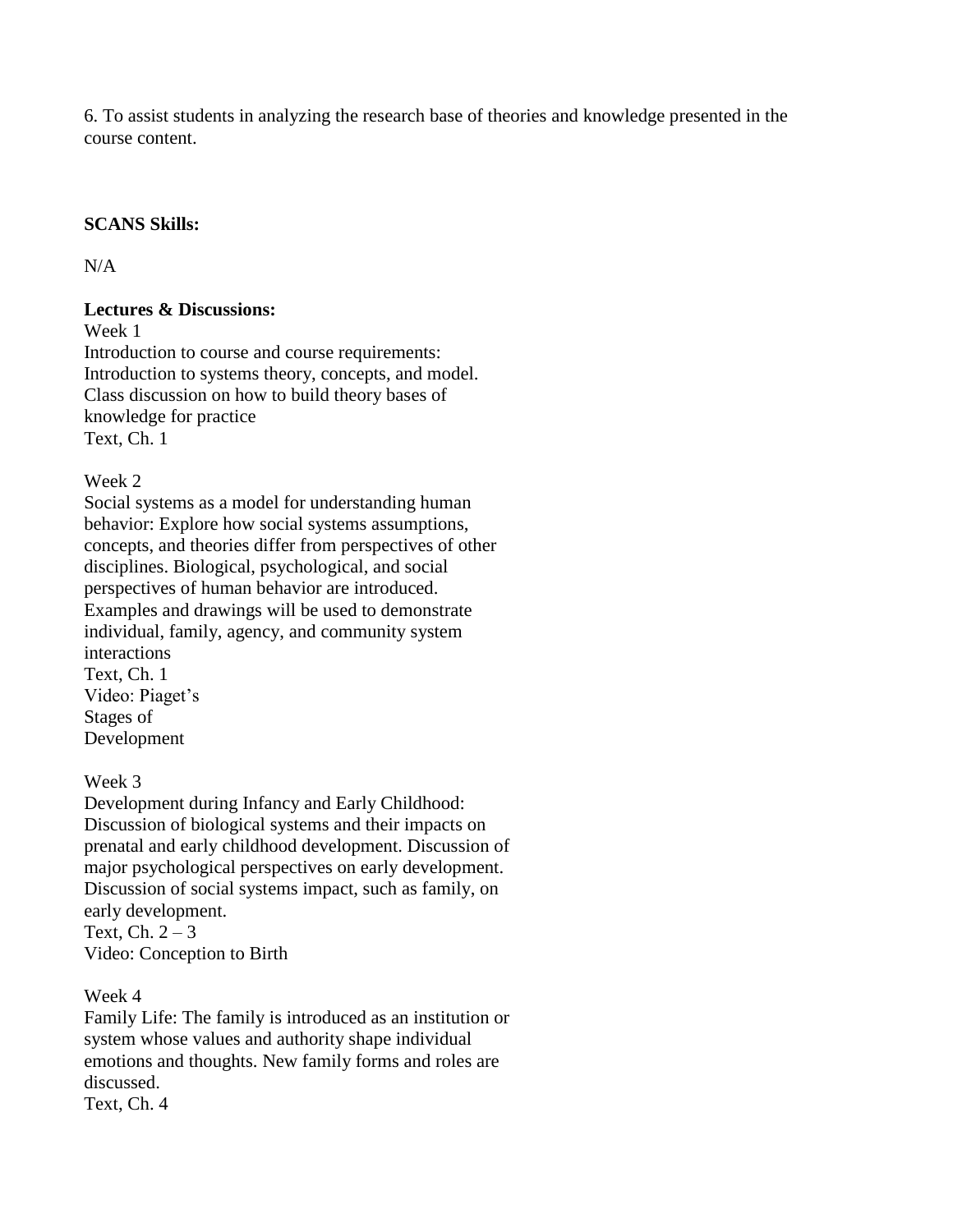Week 5

Ethnocentrism and Racism: Discussion of causes of prejudice, discrimination and oppression. Implications for social work practice will be explored. Class Exercise: Racism Activity Text, Ch. 5 Video: Week 6

Adolescence and Young Adulthood: Discussion of biological and psychological changes associated with puberty and young adulthood. Issues of identify formation will be explored. Text, Ch. 6

Week 7 Adolescence and Young Adulthood: Psychological perspectives and issues. Text, Ch. 7

Week 8 Review/Mid-term Adolescence and Youth Adulthood (Continued): Interactions of adolescents with families and the community will be discussed. Text, Ch. 8

Week 9 Spring Break

Week 10 Gender Roles and Sexism: Discussion of the development of gender roles and issues of sexism. Class Exercise: Sexism Activity Text, Ch. 9 Guest Speaker:TBD

Week 11 Middle Adulthood: Discussion of the biological impacts on growth & development during middle adulthood Text, Ch. 10

Week 12

Class Assignment: Read "I'm a Girl." Understanding Transgendered Children. Retrieved Jan. 11, 2008, http://abcnews.go.com/2020/Story?id=3088298&page=4 Sexual Orientation and Homophobia: Discussion of aspects of sexual orientation and effects of homophobia on the development of gays and lesbians. Implications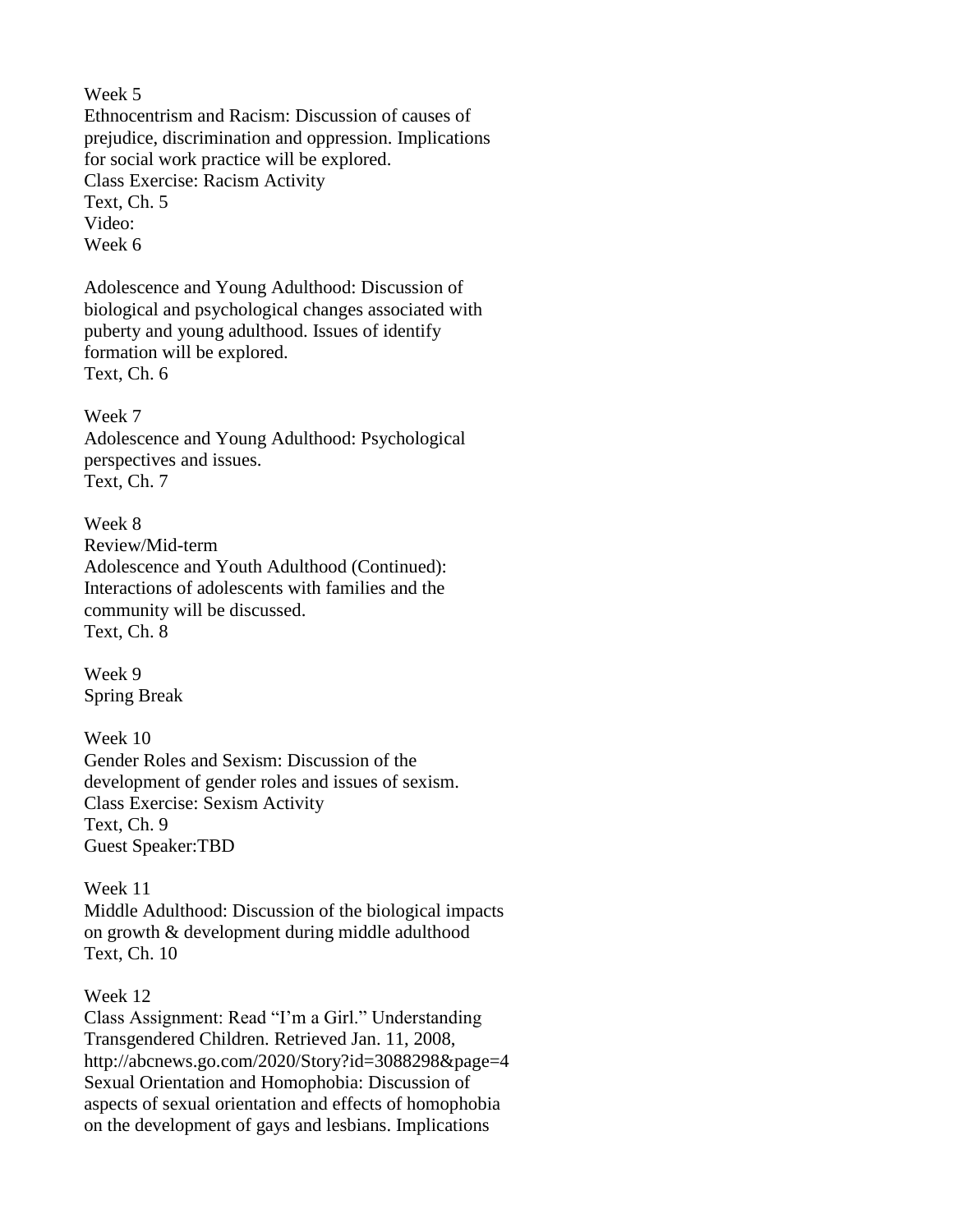for social work will be explored. Text, Ch. 13 Week 13 Middle Adulthood: Discussion of the psychological and significant social systems and impacts on middle adulthood. Text, Ch.  $11 - 12$ 

Week 14 Middle Adulthood: (continued) Text, Ch.  $11 - 12$ Guest Speaker

Week 15 Later Adulthood: Biological impacts on growth & development during later adulthood; Psychological impact on growth & development during later adulthood Class Exercise: Ageism Exercise Text, Ch. 14 – 15

Week 15 Later Adulthood (Continued): Social impacts on growth & development during later adulthood. Text, Ch. 16

Week 16 Review Final Exam

# **Evaluation/Grading Policy:**

Evaluation for course grade will be computed according to the following formula:

| 2 Tests @ 100 points each                  | 200 points |  |  |
|--------------------------------------------|------------|--|--|
| Assignment #1                              | 100 points |  |  |
| Assignment #2                              | 100 points |  |  |
| <b>Application of Developmental Theory</b> | 100 points |  |  |
| <b>Total Possible</b>                      | 500 points |  |  |

Grading and evaluation--In general, a course grade of a "C" represents an acceptable level of work. A course grade of "B" represents a substantial effort and achievement. It is clearly a grade for the better than average product and effort. An "A" is awarded only in the case of both outstanding efforts and quality in the required products.

The grades will be awarded on the following basis: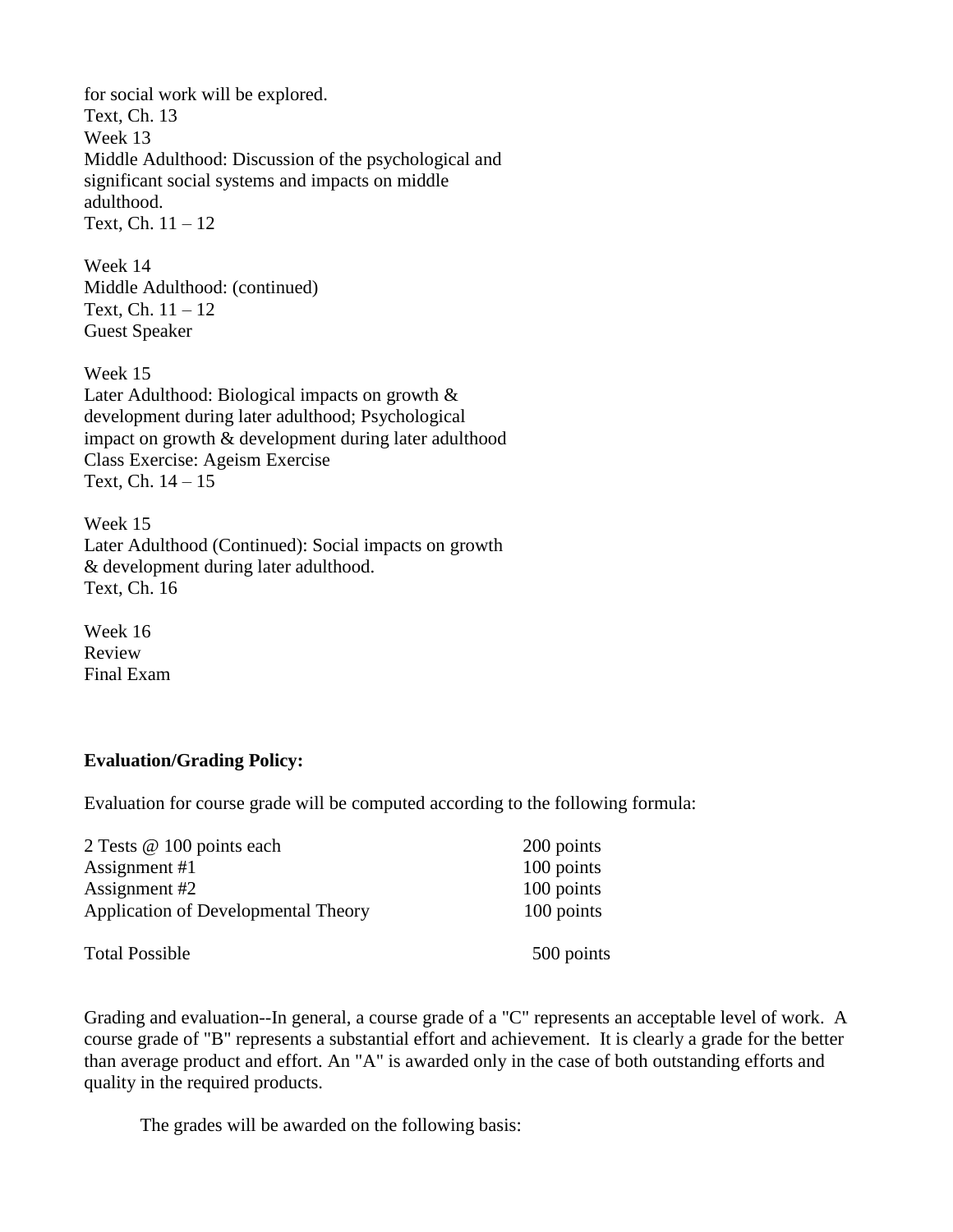$A = 90\%$  to 100% of possible points  $B = 80\%$  to 89% of possible points  $C = 70\%$  to 79% of possible points  $D = 60\%$  to 69% of possible points  $F = 59\%$  and below of possible points

#### **Tests/Exams:**

There will be two tests (100 points each). Everyone must take the final exam. Exams will consist of multiple choice, matching or definitions, and short essay questions.

Make-up examinations, as a rule, will not be permitted, unless the student's absence is excused in advance.

A grade of incomplete ("X") will not be given unless the student contacts the instructor to make special arrangements for making up required work. Only emergency situation that prohibit the student from completing the course as planned will warrant consideration of the grade of "X".

Mid-term: March 8th Final: May  $8<sup>th</sup>$ 

## **Assignments:**

All written assignments should be typed (12-point font), double-spaced, with one inch margins, a title page and stapled. Students are encouraged to submit written work that has been spell-checked and is free of grammatical errors. Students are expected to use APA style when citing reference materials. Students are advised that points will be deducted if these criteria are not met.

Assignment #1 – Early Childhood Paper

# **Due February 27th**

**Observation** 

Attend a class at an elementary school in your community (other than your child's school). Observe the class for at least **2 hour**. Write a 2-3 pagepaper with the following information:

- Date and Place of Observation
- Age group observed
- Ethnic groups represented/disabled groups represented, male and female representation
- Socioeconomic groups represented
- Teacher's approximate age, sex, and ethnic background

**Discuss the interactions of the students and teacher. What style of discipline was used? Did the environment appear to foster equal learning opportunities for all children? How could you tell. Refer to the theories from our textbook in your written report on this observation.**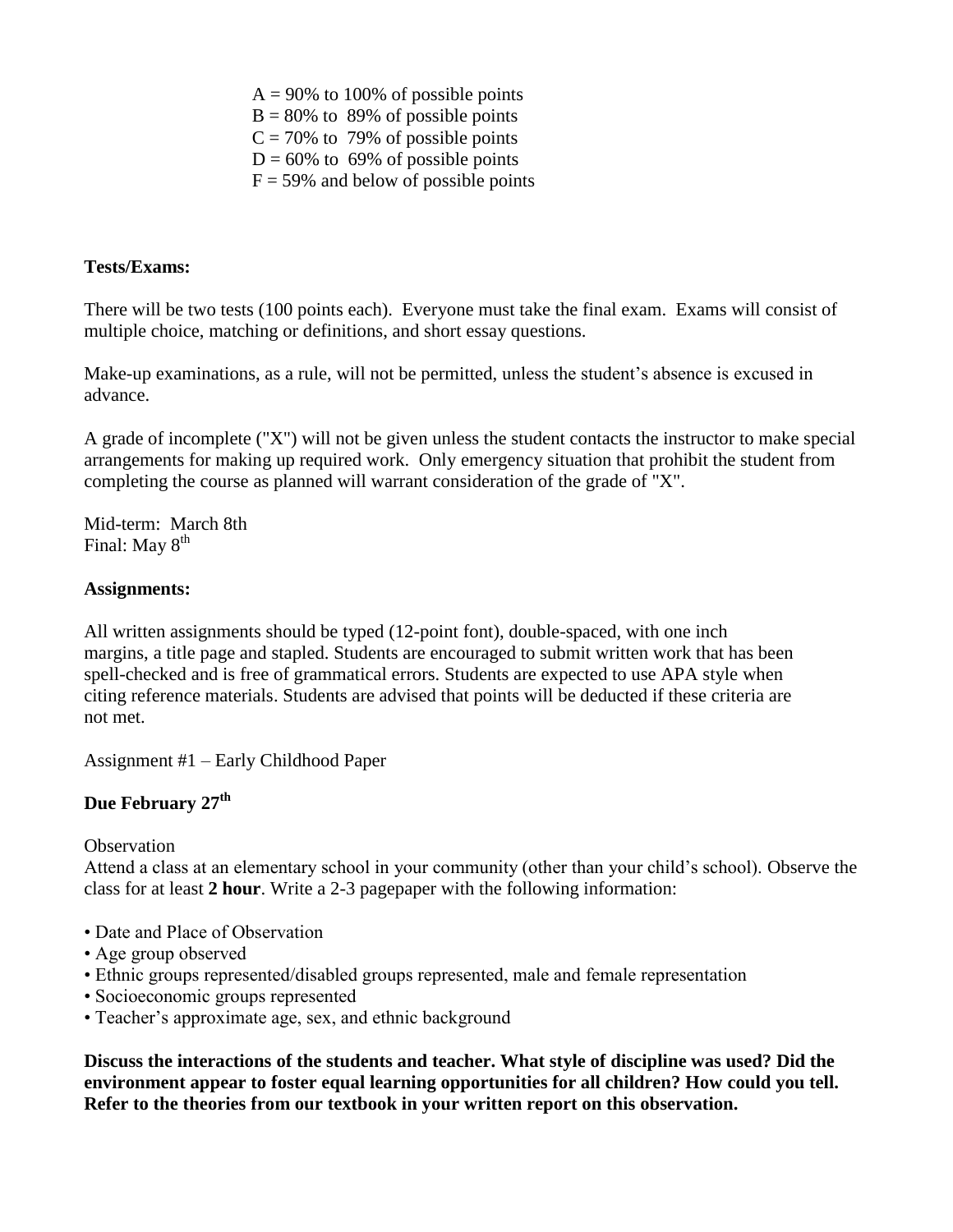Assignment #2 – Aging Paper

# **Due April 24th**

**Observation** 

Volunteer at a nursing home within your community. Observation and interaction must be a minimum of **2 hours**. Write a 3-4 page paper with the following information:

- Date and Place of Observation
- Age group observed
- Ethnic groups represented/disabled groups represented, male and female representation
- Socioeconomic groups represented
- Facility's approximate age, sex, and ethnic background
- What type of services are provided
- What is the funding source

**Discuss the interactions of the patients and staff. Did the environment appear to foster a good quality of life? How could you tell. Refer to the theories from our textbook in your written report on this observation.** 

Application of Developmental Theory **Due March 20th**

The purpose of this assignment is to apply Erikson's theory of development to the adolescent stage of the student's development. The paper should be approximately 3 pages in length, in addition to the cover page. Be sure to cite the text on the reference page as well as any other sources of information used. The paper should be specific, descriptive and well organized. The following outline is suggested:

- I. Introduction
	- Purpose of the Paper
- II. Application of Theory

Include a brief overview of Erikson's theory of development.

Provide two-three specific examples from your adolescence and early adulthood which exemplify or illustrate Erikson's theory (refer to text).

III. Conclusion Include conclusions and insights gained from this assignment

All written assignments should be typed (12-point font), double-spaced, with one inch margins, a title page and stapled. Students are encouraged to submit written work that has been spell-checked and is free of grammatical errors. Students are expected to use APA style when citing reference materials. Students are advised that points will be deducted if these criteria are not met.

# **Other Course Requirements:**

N/A

**Student Responsibilities/Expectations:**